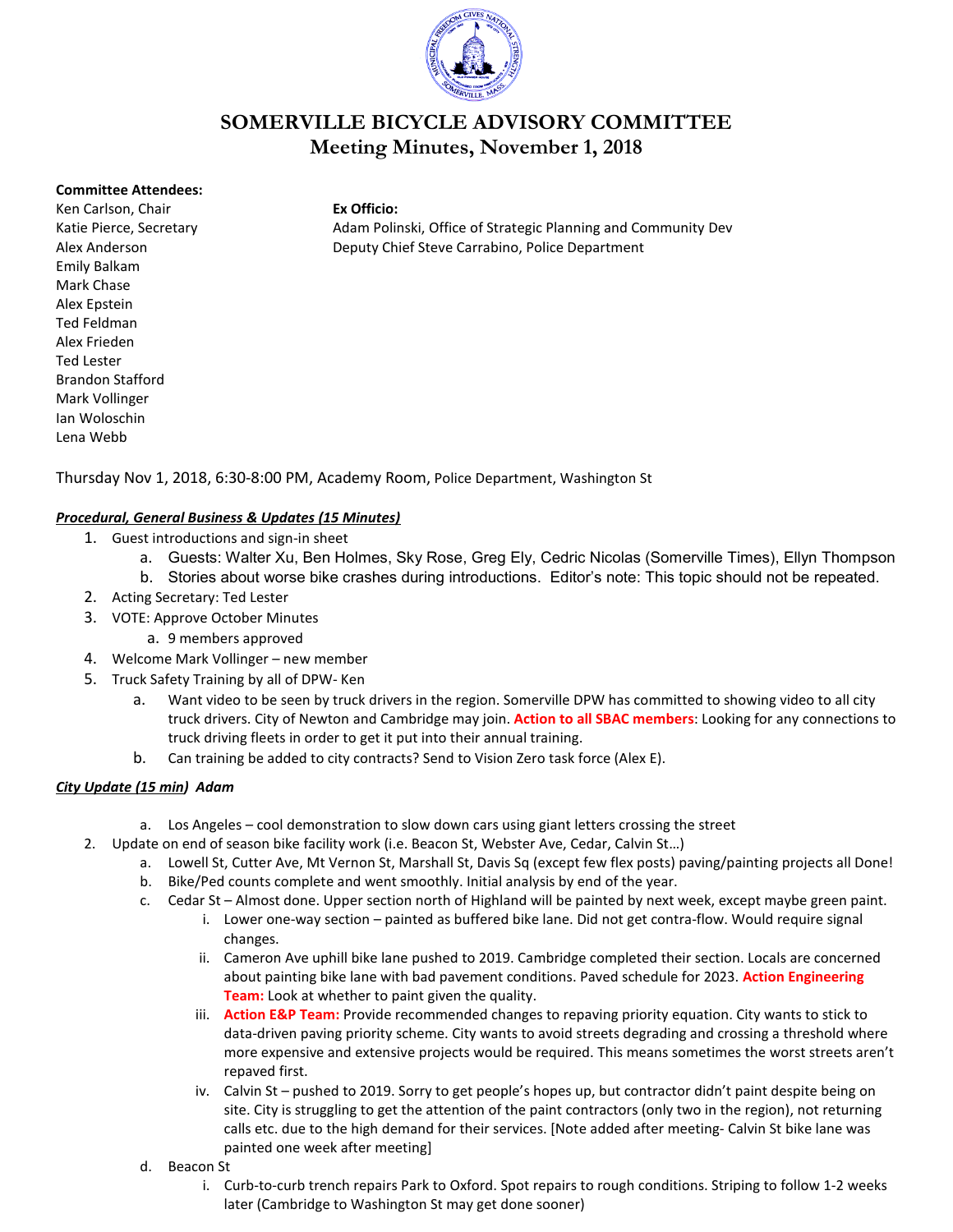#### e. Webster Ave

- i. Paving scheduled for next week. DNR is contractor.
- ii. Flex posts will be installed in the second half of November. No paint this year.
- iii. Flex posts in other locations around the city will be done as stock allows (100 total).
	- 1. Prospect bus/bike lane flex posts are in bad shape with many bent over after being run over. Will assess as part of prioritization of locations. City open to suggestions for key locations for bollards.
	- 2. Mark: Two pins holding them in. May be able to saw off the broken sections of flex posts, drill holes, and re-install. Need a \$10 tool.
	- 3. OSPCD working with DPW to establish long term maintenance plan for bollards
- iv. Alex F: Webster/Prospect Intersection. Not extending flex posts to eliminate left turn lane. **Action for Adam:** Take it back to Rich to figure out over winter what can be done before paint is applied in the spring.
- 3. Highway Safety Improvement Program (HSIP) update and should we pursue in future?
	- a. 3+ year ordeal. Proposed projects in 2015, 2016 first draft of plans, markings/signage in Spring 2019. (After the meeting Adam estimated that the MassDOT contracting snafu added about a year, so normally this should have been a 2 year process).
	- b. Ken: city should own small projects that are quicker to avoid the delays
	- c. HSIP did allow lots of flexibility in creating progressive plans with Toole.
	- d. TNC funds can be used in the future for smaller sign/paint projects
	- e. Parking removals were approved, but some (e.g. Park St) need to re-approve due to changes and delays
- 4. Before/after vehicle counts on Marshall St, Mt Vernon St
	- a. Mt. Vernon St observed reduced speeds with bike lane
	- b. Lowell St Cars went faster after double yellow line as predicted
	- c. Marshall St Contra flow and yellow line didn't slow cars. Members expressed the observation that when no bikes are around, drivers ignore the yellow line.
	- d. City is looking to expand this sort of data collection.

#### *Vision Zero Task Force Update (incl. SBAC alternate)- Alex E (10 min)*

- a. 9 residents who are part of Task Force are developing VZ action plan by end of 2018
	- i. Alderman Hirsch attended
	- ii. Open meeting, but not a public body
- b. Google document with possible action items 1-5 years out
- c. **Action to all SBAC members:** Please review and embed comments or provide feedback to Alex E by next week i. Next meeting: Library Conference room, Nov 13 at 6-7:30pm
- d. Goal setting and metrics setting
- e. Engineering traffic calming and policy items
- f. "CoS" = City of Somerville
- g. Didn't discuss an SBAC alternate. [Note after meeting- Alex E and Ken agree that Tom Lamar or Mark Chase would be good alternates)

#### *Engineering (30 min)*

- 1. Holland St options
	- a. Adam: Holland repaving in fiscal year 2020, so likely sidewalks in 2019 with repaving in 2020 (subject to reprioritization based on city-wide road conditions)
	- b. Proposed Plan-Brandon
		- i. Parking removal could be temporal or permanent.
		- ii. Bus/Bike into Davis Sq starting at Jay St, Outbound starting at the same location
		- iii. Question: Why not bus/bikes on both sides? Width is an issue. Also don't want to overuse bus/bike lanes where they aren't needed (Mark C).
		- iv. If only remove parking on one side, recommend downhill side bike lane to avoid door zone bike lane.
		- v. Recommend left turn lane at Cameron Ave (allows busses to pass)
	- c. Engagement with Better Bus Project- Lena
		- i. Better Bus Project co-sponsored Cambridge and Arlington pop up bus/bike lanes. Grant from Barr Foundation applied by cities. MAPC is another possible source.
			- 1. Better Bus already in discussions with city (Brad/Mike) on Broadway. Adam is contact person on this
				- a. Doing public outreach this winter for Broadway changes
			- 2. Could present at Bike Talk
		- ii. Better Bus staff that Lena reached out to recommended getting city input and guidance 1. Can help facilitate public meetings
		- iii. Need people fired up and participating in the community
		- iv. Attaching MBTA name provides more universality to projects
		- v. Can fund professional data collection for temporal changes.
	- a. City input/guidance